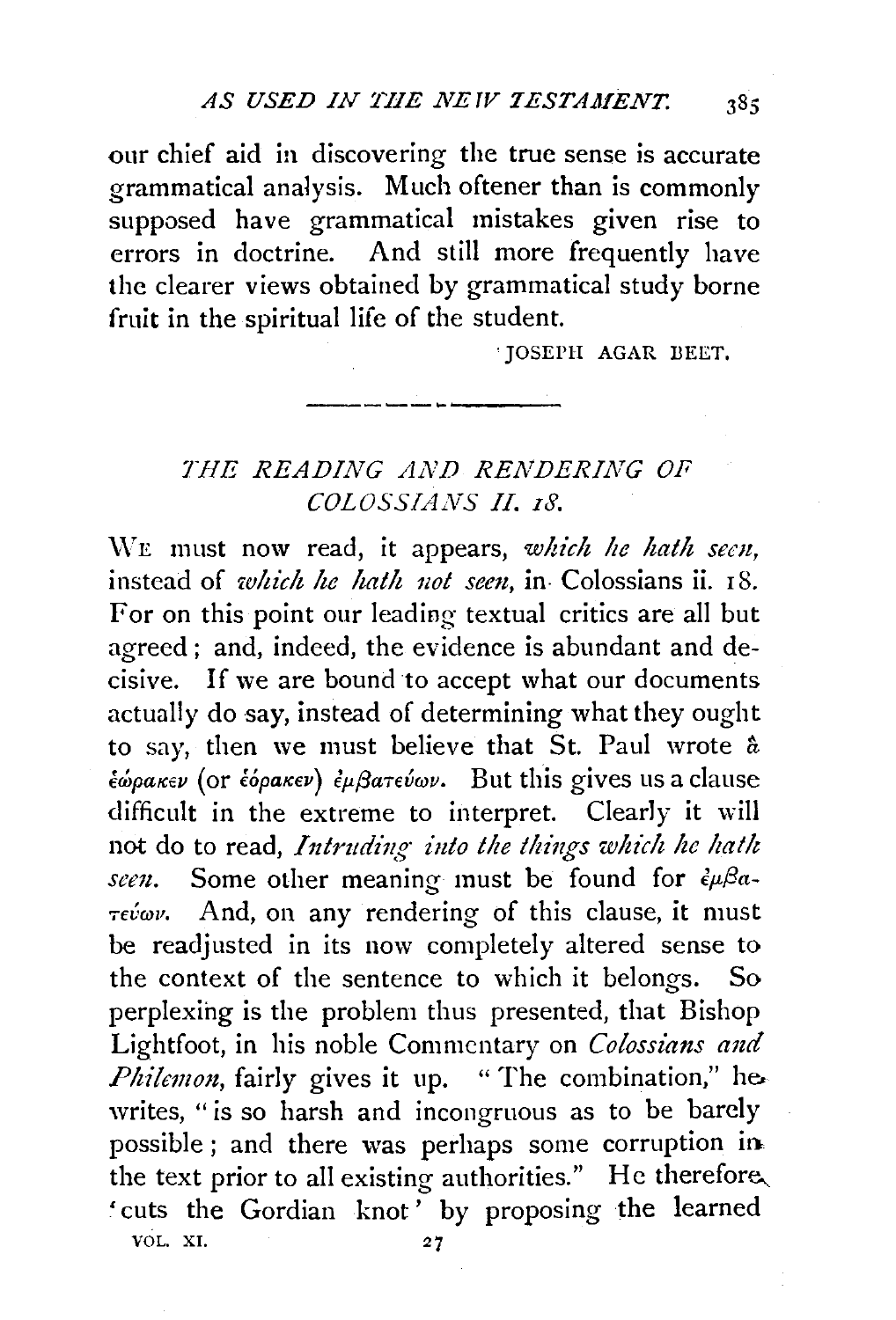and ingenious emendation, *alwpq, K€vep,f3aT€uwv (raised aloft, treading on empty air*). When this reading is compared with that given above, and it is remembered that the words of the original U ncial MSS. are written continuously, without any space between the last letter of one word and the first of the next in the same line, it will be seen that the change involved is very slight, and quite resembles the clerical error of a copyist. Such a confusion in one, or even in many MSS., is conceivable enough. But that the original reading should have disappeared utterly, and left no trace of itself anywhere in all the mass of testimony, so ancient and so varied, by which this Epistle is handed down to us, one may well hesitate to believe. ''Conjectural emendation," a high authority says, "has absolutely no place in the criticism of the New Testament." Whether this principle must be. maintained in all its rigour, or whether the maxim, *exceptio probat regulam*, has its application here as in most other practical matters, is a question we may leave to these distinguished critics to settle between them. It will be granted in any case that subjective correction of the text is a desperate remedy, only to be thought of, if ever, on the proved failure of every exegetical resource, and when no intelligible meaning can possibly be given to the reading attested by documentary evidence.

The object of this Paper is to plead in vindication of the text of our oldest witnesses, as presenting after all a fairly intelligible and probable sense. Griesbach's sagacious maxim has often been verified in the case of recovered ancient readings, and may perhaps hold good

<sup>&</sup>lt;sup>1</sup> Hammond, *Outlines of Textual Criticism*, p. 8. Compare Scrivener's Intro*dudion,* pp. 433, 434, and Davidson's *Biblical Criticism,* p. 817,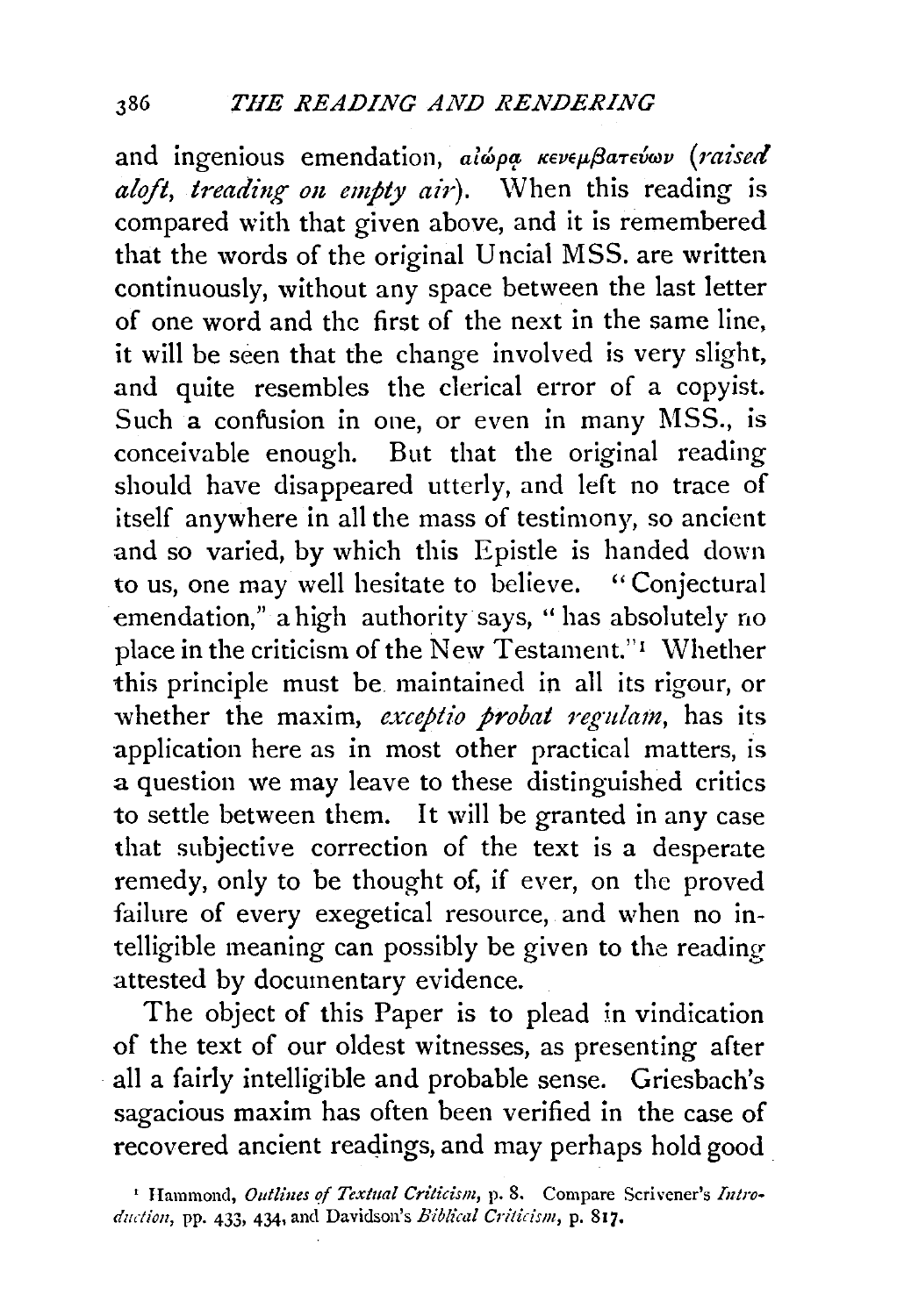of this instance amongst the rest : "That reading is to be preferred which contains a sense apparently false, but which, on closer examination, is ascertained to be true."

Let us discuss, first, the meaning of  $\hat{a} \epsilon \omega_{\rho} a \kappa \epsilon \nu$ ; then,  $-f$   $\partial f \partial \phi$  *legarevov* as governing it;<sup>1</sup> and, finally, the general connection of the clause with the sentence of which it forms a part.

Two explanations have been given of the phrase, *which he hath seen.* (1) Alford and others make it equivalent to *things visible* <sup>2</sup>—" the realm of sight, not -of faith." But, as Meyer points out, *which he hatlt seen* should denote something more definite than this, some *seeing* specially asserted of, or claimed by, the person referred to. *Things visible* would surely have been expressed by  $\tau \hat{a}$  *opará*, as in Chapter i. 16. In .that passage, moreover, it is just the angels who are identified with *the things invisible*; and, this being so, it would be a strange contradiction on the part of the \V riter to attribute to the same persons at once *worshipping of the angels* and *taking their stand on the v.'sible world,* and to do this too in such a way that the second statement seems intended for an explanation

<sup>I</sup> Hofmann, who will not surrender the  $\mu\eta$ , is yet dissatisfied with the ordinary interpretation. He therefore completely recasts the sentence, making  $\tau$ ,  $\partial y \partial \omega \nu$ *subjective* genitive to *ranewooppooivy* and  $\theta$ *pnoxtiq* alike. (So indeed Luther, as far as  $\theta \rho \eta \sigma \kappa \epsilon / q$  is concerned.) He also finds in these words the antecedent to  $\hat{a} \mu \hat{\eta}$  $i$ <sup>i</sup> iparty, and joins  $\epsilon$ irij to  $i$  $\mu\beta$ ar $\epsilon$ *i* wy, which now stands without an object. He thus arrives at the following translation : *Let no one pass judgment against you*, *.delighting iu the angds' lmmility and their zc•orship, tlliugs whidt he lwth not scaz -idly speculating, pujfed up* by *the miud of liis jksh.* 

There is force as well as acuteness in his objection to regarding  $\hat{a}$  μή *έώρακεντ* ·object to *ip{3ard·wl'.* The visib!e is not the divinely appointed limit of research. And the mere fact of the errorist *not having seen* angelic or other supersensible objects would not in itself be sufficient to brand his speculations as *intrusion*.

<sup>2</sup> He can hardly claim Augustine (*Confessions*, x. 42--? 67, Lightfoot) in favour of ·.this view.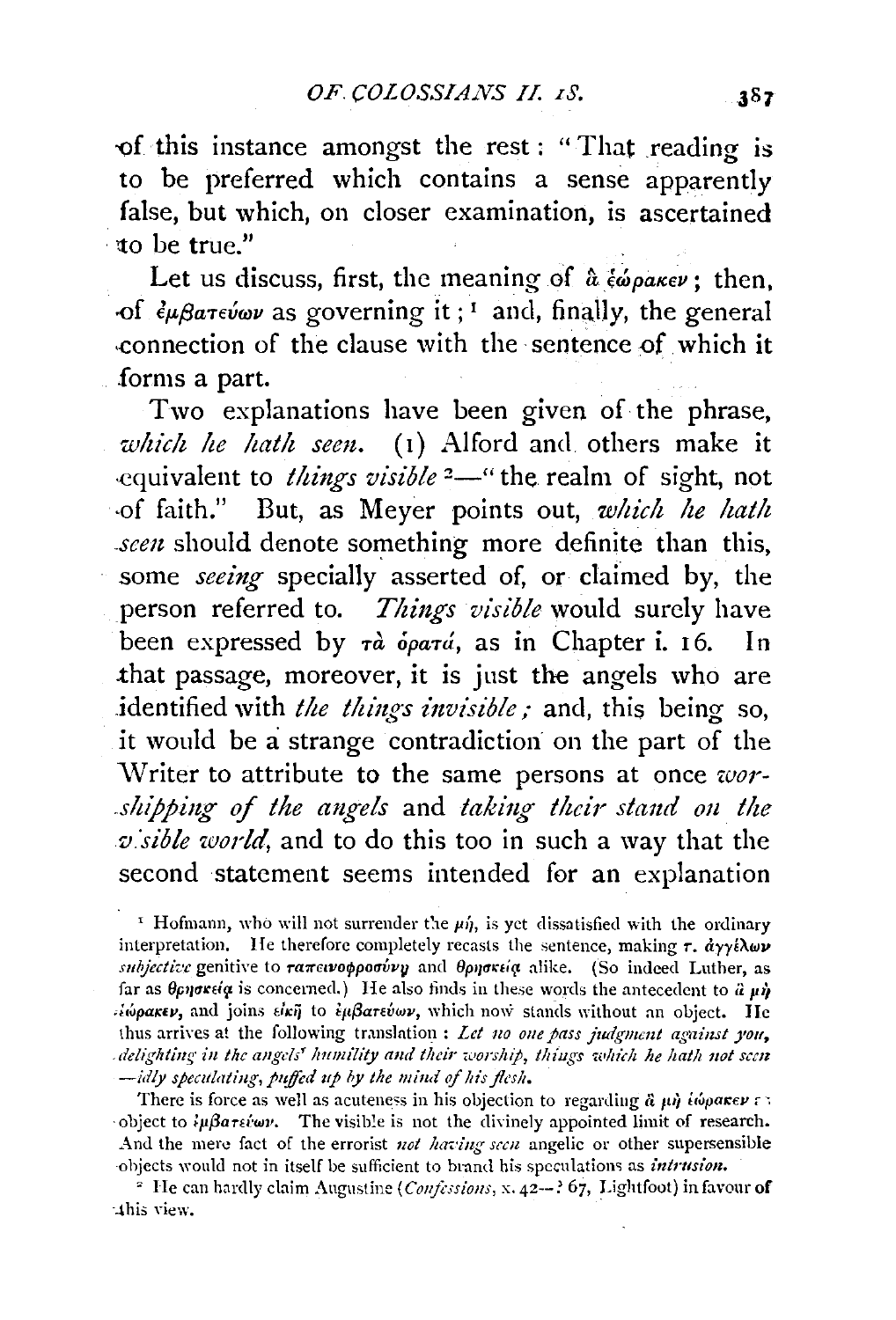of the first. And if Lightfoot's conjecture (to which we shall refer afterwards) be correct, that "the Apostle" in the words,  $\phi$ voιούμενος ύπό τ. νοός κ.τ.λ., which follow, " is taking up some watchword of the false teachers," then apparently it was  $Nous$ , or Reason, the faculty of internal supersensible perception,<sup>1</sup> by which they professed to be guided, and which they alleged, we may presume, as the organ of their visions. Whatever the Colossian heretics may have been, they were certainly not materialists. Everything goes to shew that their errors were of a transcendental cast, and that it was not from the visible, but from the invisible world, and through the powers by which man is conversant with it, that they claimed to derive their new "wisdom and knowledge." This view seems, therefore, in every way untenable.

(2) Meyer's treatment of the phrase is much more satisfactory, and points the way, as it seems to me, to. the true exegesis of the whole passage. He supposes. an allusion to some well-known assertion of the false teachers respecting their intercourse with the other world. If, as we may easily imagine, these pretenders. (or their Coryphæus, for some single definite person. seems to be in the Apostle's eye) were accustomed to say, with an imposing and mysterious air, 'Eώρακα,.

<sup>1</sup> Compare Romans i. 20, τάγαρ άφρατα αύτου... νοούμενα καθυράται, where volw, the verb-form of vove, is used with philosophical precision of the act of rational, intuitive discernment; as in Plato 529B (quoted by Meyer in loc.), voetv,. άλλ' ούκ ύμμασι θεωρείν, to discern, but not to behold with the eyes. So in John xii. 40 (from the Septuagint). Also πίστει νοούμεν κ.τ.λ. (Heb. xi. 3). Νοεΐν τά  $i\pi$ ovoára, in Ignatius ad Trall. 5, is probably a very close parallel to the passage under discussion.

Nove is attributed twice to the Lord by St. Paul, in Romans xi. 34 (from LXX), and I Corinthians ii. 16; ronuara, once to Satan (2 Cor. ii. 11).

The angels themselves were called Norg by some Patristic writers. See Suicer's Thesaurus, s. v.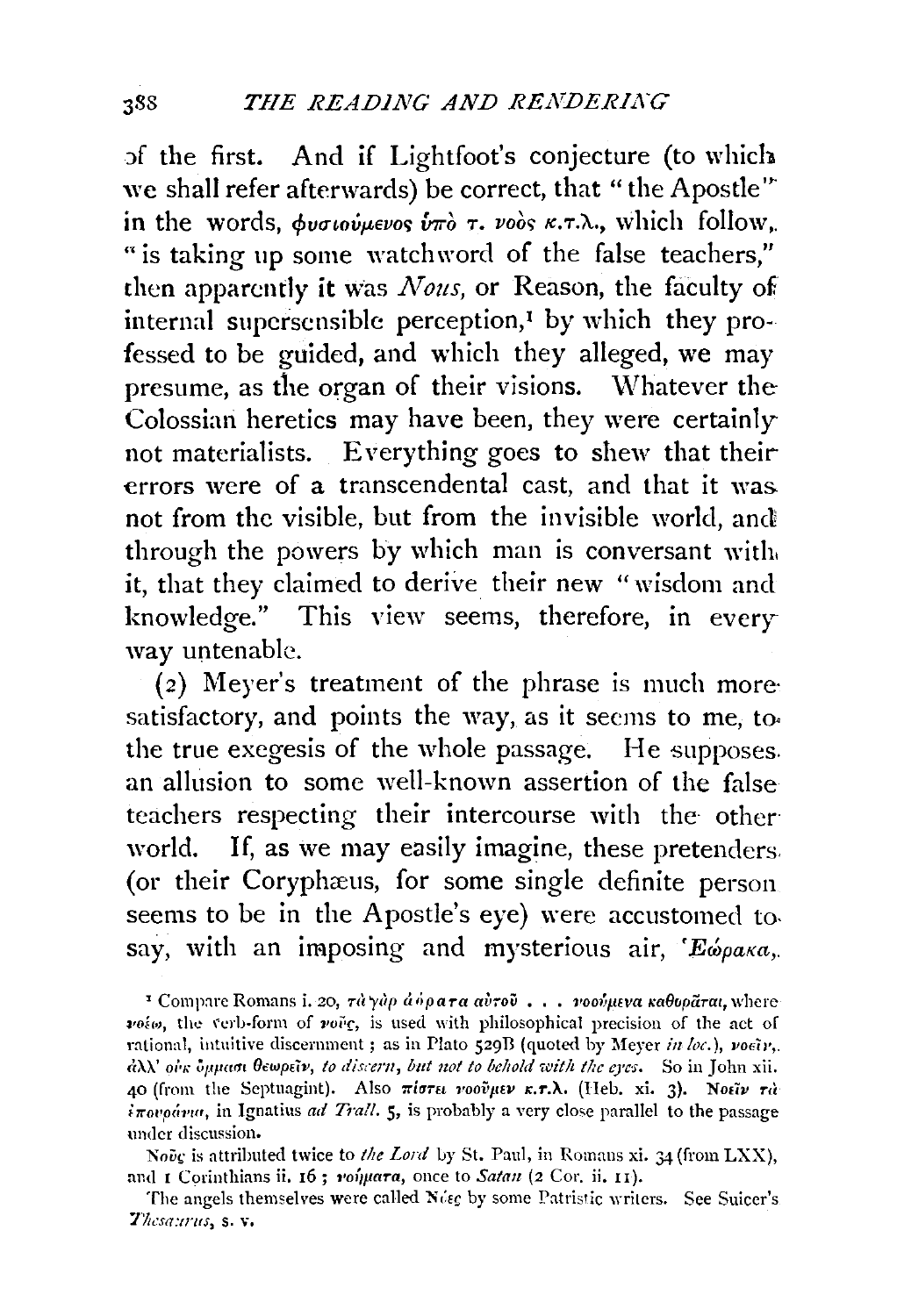∛фрака—"I have seen, ah! I have seen "—in relating alleged visions of heavenly things, the Colossians would understand the reference well enough; and its obscurity for us would be simply due to the vividness of meaning the allusion would have for them, rendering further description of the matter superfluous. And such visions would furnish exactly the kind of proof needful to support a doctrine of angel-worship, and likely to impress these Phrygian Colossians. Moreover, this was an age of heavenly visions and revelations,<sup>I</sup> which doubtless had their counterfeit.<sup>2</sup> Indeed, one might almost venture to say that mystic visions would be sure to be forthcoming in behalf of such doctrines as those of the Colossian heresy, and on such a soil.

This interpretation accords with the most ancient exposition of the passage that remains extant. It is given by Tertullian in so many words when he writes. combining Verses  $18-21$ , "But when he [the Apostle] blames those who alleged visions of angels as their authority for saying that men must abstain from meats -'you must not touch, you must not taste'-'in a voluntary humility,' vainly puffed up in the fleshly mind, and not holding the Head,' he does not in these terms attack the Law or Moses, as if it was at the

<sup>1</sup> See Acts ii. 17.

<sup>2</sup> In 2 Corinthians xii. I (following the text of Tregelles and Tischendorf) we read, I must needs glory, it is not expedient indeed,-but I will come to visions and revelations of the Lord. If this be the Apostle's language, does it not seem to imply that he is still continuing the course of comparison in "glorying" between himself and the "false Apostles" and "crafty workers," which commenced in Chapter xi. 16-18, and appears to terminate only in Chapter xii. 11? If so, they also claimed "visions and revelations" in their pseud-apostolic character. What more likely?

In Galatians i. 8 (we or an angel from heaven) have we possibly a hint pointing in the same direction, indicating that the Apostle's unscrupulous opponents did, or might, pretend to some authentication of this kind?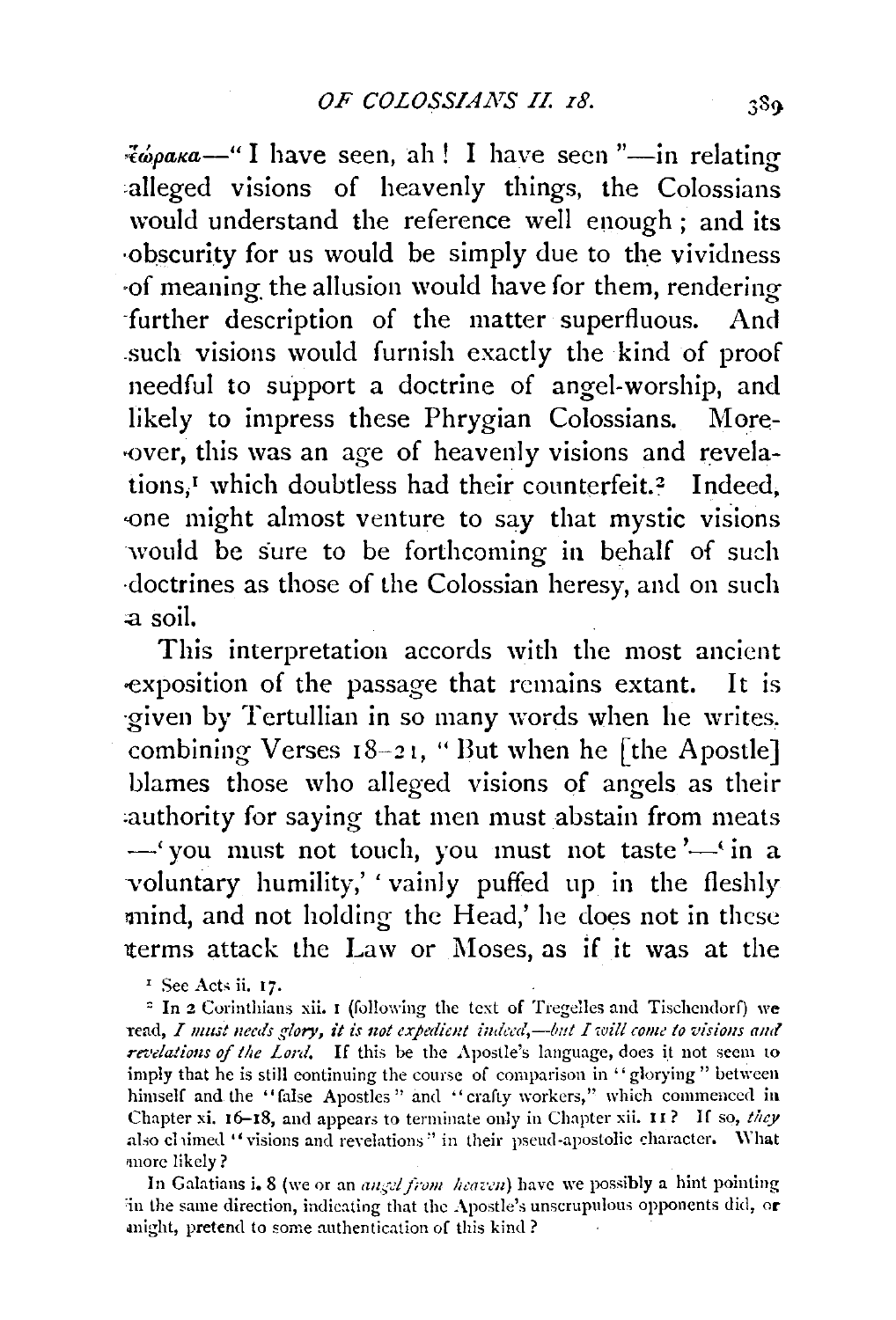suggestion of superstitious angels that he had enacted his prohibition of sundry aliments."<sup>1</sup> From this passage it appears that a supposed reference to angelic visions in Verse 18 was common ground as between Marcion and Tertullian, and therefore must, one would imagine, have been pretty widely acknowledged at the end of the Second Century. These "visions" must also have been supposed to play a considerable part. in the Colossian heresy, for its ascetic prescriptions are by both controversialists apparently referred to this source, although St. Paul himself does not immediately connect the two things.

But this interpretation of  $\hat{a}$  έώρακεν, if it is to stand, must be sustained by the words which follow, and by the general drift of the sentence. For the Apostlewould not surely refer to these visions without saying something to expose their false and delusive character. Viewed in this light, the words which he hath seen are an ironical concession, made by the writer only to enable him to deal a more effectual blow at the pretensions they represent.<sup>2</sup>

Let us see, then, whether  $\partial_{\mu}\beta a\tau \partial_{\mu}\omega \nu$  will lend itself to Meyer's hypothesis. It is one of the numerous and characteristic Hapax legomena of the Epistle, as many as seventeen of which—words nowhere else occurring in the New Testament—are met with in this single Chapter. The radical idea of the word is that of slepping or going on or in. The corresponding noun  $\partial_\mu \beta a \tau \eta$ s (from  $\partial_\nu$  and  $\beta a$ -, root of  $\beta a \nu \omega$ , to step, go) denotes a *passenger* (on board ship). The verb is found

<sup>&</sup>lt;sup>1</sup> Against Marcion, v. 19, p. 473 Eng. Tr. (Ante-Nicene Lib.)

<sup>&</sup>lt;sup>2</sup> There is perhaps a similar irony in I Cor. viii. I: We know that we all have *l.nowledge*, &c.; and in the ζηλοΐσιν υμάς of Gal. iv. 17. Compare also 1 Cor. vi. 8-14; 2 Cor. xii. 16.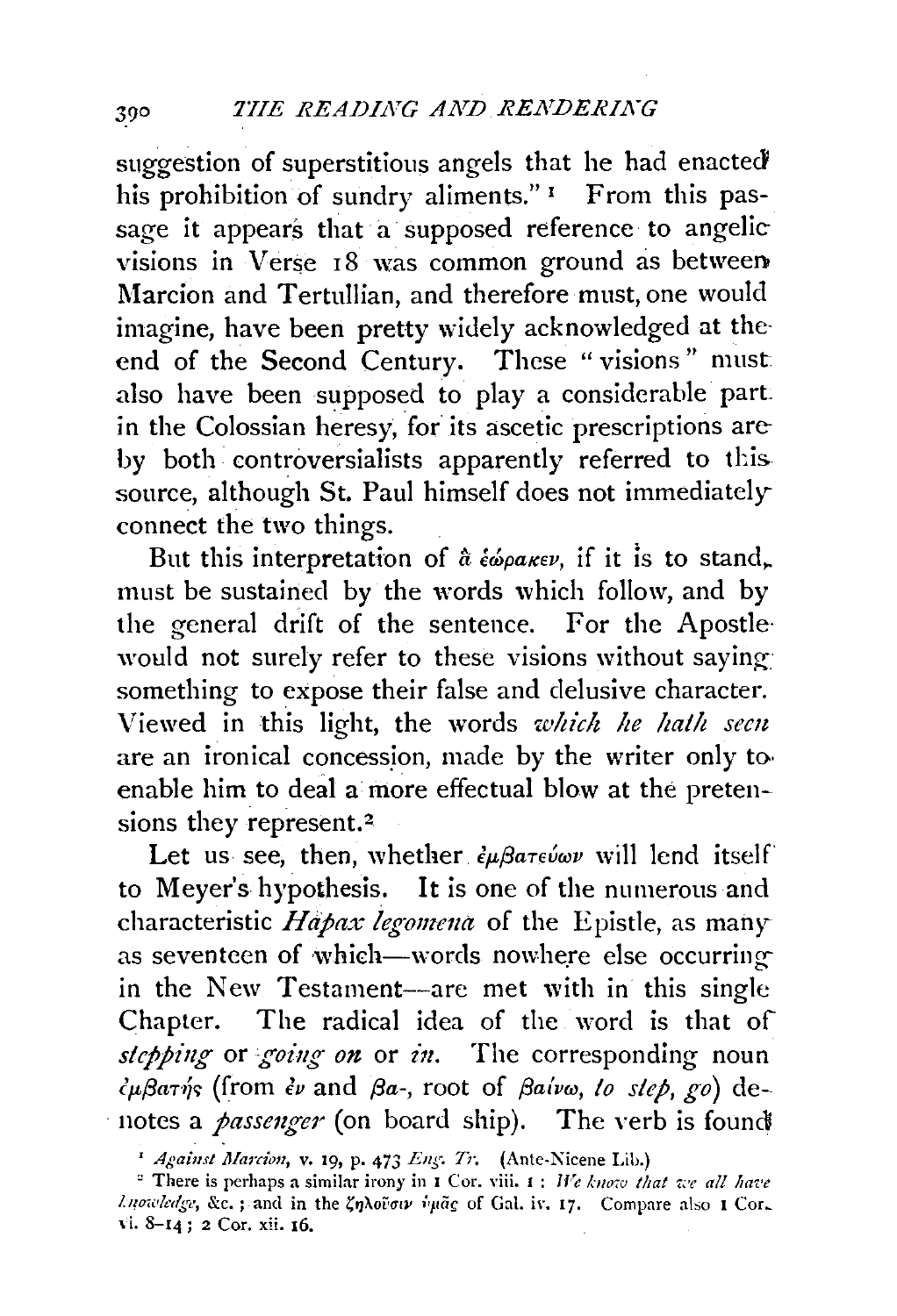with three principal uses. As referring to *place* literally, it means  $(I)$  to set foot upon (with genitive), visit, frequent (of deities), to haunt. So in Attic poets. (2) In Attic prose (Demosthenes, &c.) it has the sense to enter *npon, take possession of* (usually with  $\epsilon$ *is*), or *invade* (so in Septuagint). (3) Its later figurative use appears first in the Septuagint- $2$  Maccabees ii. 30-where it is rendered to enter into, examine, discuss (a subject). And it is thus that Philo-Judæus uses it once, in a passage where he is comparing seekers after truth to well-diggers, and speaks of them accordingly as those "who advance further than others in the sciences, and go more deeply into them  $(\epsilon \pi)$   $\pi \lambda \epsilon$ ov  $\epsilon \mu \beta a \tau \epsilon \nu \sigma \nu \tau \epsilon$ s  $a\dot{v}\tau a\hat{\kappa}$ )."<sup>1</sup> In this usage the word is somewhat common in Patristic writers, who employ it of God as searching the heart, and of men as *searching into* Divine mysteries. And the Byzantine lexicographers uniformly give such equivalents for it as  $\zeta \eta \tau \epsilon \omega$ ,  $\zeta \xi \epsilon \rho \epsilon \nu \nu \omega \omega$ ,  $\sigma \kappa \sigma \tau \epsilon \omega$ . By a natural application of meaning  $(1)$  as given above, the participle might be rendered going upon or over, in the sense of *dwelling on*,<sup>3</sup> as of favourite arguments or hackneyed topics—harping upon. This would give a suitable and easy sense here. But there is no evidence of such a meaning having ever attached to the word, no indication of its having ever thrown out in its growth a figurative sense of this kind. The one figurative meaning which it had definitely assumed in the Greek

<sup>1</sup> De plantatione Noë, § 19.

<sup>2</sup> See Hesychius s.v.; also Suicer's Thesaurus, and Schleusner's Lexicon.

<sup>3</sup> So Farrar, in his Life of St, Paul.

Alford's standing on (insistens) seems to have no exact parallel in the Greek usage of the word. The same may be said of Augustine's *inculcans*; so several Latin authorities. The ambulans of the Latin Version is a mere mechanical rendering.

Meyer's betretend, beschreitend points in the direction of (3), but is not explained with his usual elearness.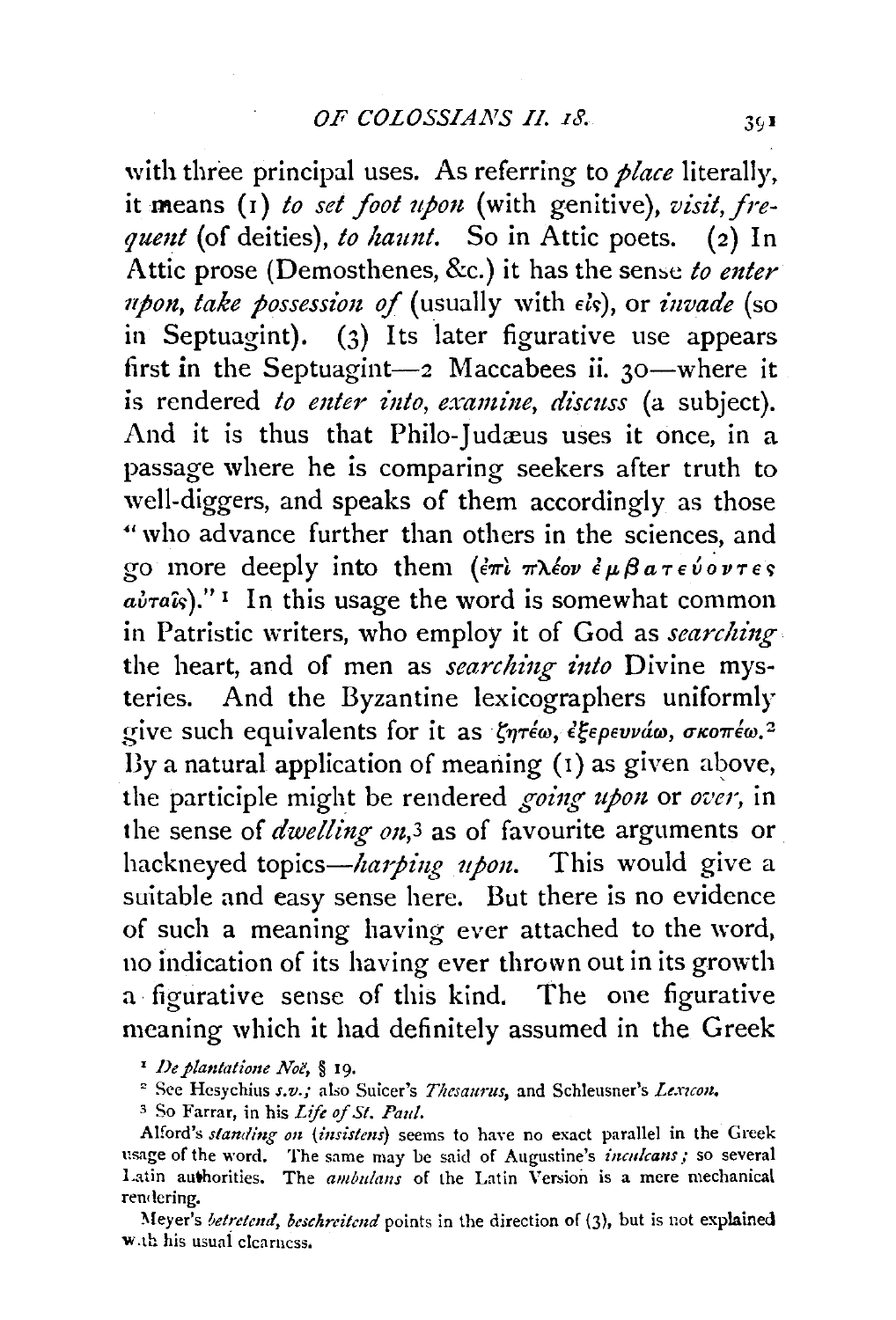of St. Paul's day, and which afterwards prevailed to the exclusion of every other, is that given under  $(3)$ . And it is at least a striking coincidence that the only contemporary instance of the use of εμβατεύω that our dictionaries afford belongs to *Philo*, the great philosophical Judaist of the age, with whose theology and diction this Epistle in particular presents so many remarkable points of contact.<sup>1</sup> This fact is surely of considerable weight in determining the signification of the verb in such a passage as this. For these Colossian heresiarchs were no vulgar *goëtes*, mere charlatan dealers in the supernatural. They were above all things "philosophers."<sup>2</sup> They were acute logicians.<sup>3</sup> In this character, we may presume, they would claim to be men of "research," and would profess to " investigate " the revelation of which, through their visions, they were the medium, giving a philosophical analysis of it, and drawing out its logical consequences.4 In this there would be nothing very surprising. Such a union of visionary and chimerical data with a show of scientific method, the ' logical development' of intuitions wholly factitious and unreal, would be neither inconceivable nor unexampled. If this was actually the case, and if they themselves, somewhat affectedly perhaps, used *εμβατεύω* in Philo's sense and in the manner I have supposed, Colossian readers would at once catch the Apostle's meaning, and the audacious

<sup>&</sup>lt;sup>1</sup> See Lightfoot's *Commentary*, Chaps. i., ii. *passim*.

<sup>&</sup>lt;sup>2</sup> Ibid. ii. 8, Lightfoot's Note

<sup>&</sup>lt;sup>3</sup> Ibid. ii. 4: μηδείς . . . παραλογίζηται εν πιθανολογία.

<sup>&</sup>lt;sup>4</sup> Ibid. ii. 23 : λύγον σοφίας εν εθελοθρησκεία κ.τ.λ. It was not surely their "will-worship *(or* zeal for worship) and humility" that gave the teaching of the crrorists its "show of wisdom." These things, as Hofmann says, would rather have given a "show of holiness." The "show of wisdom" must have been due thiefly to the manner in which their doctrines were argued and enforced.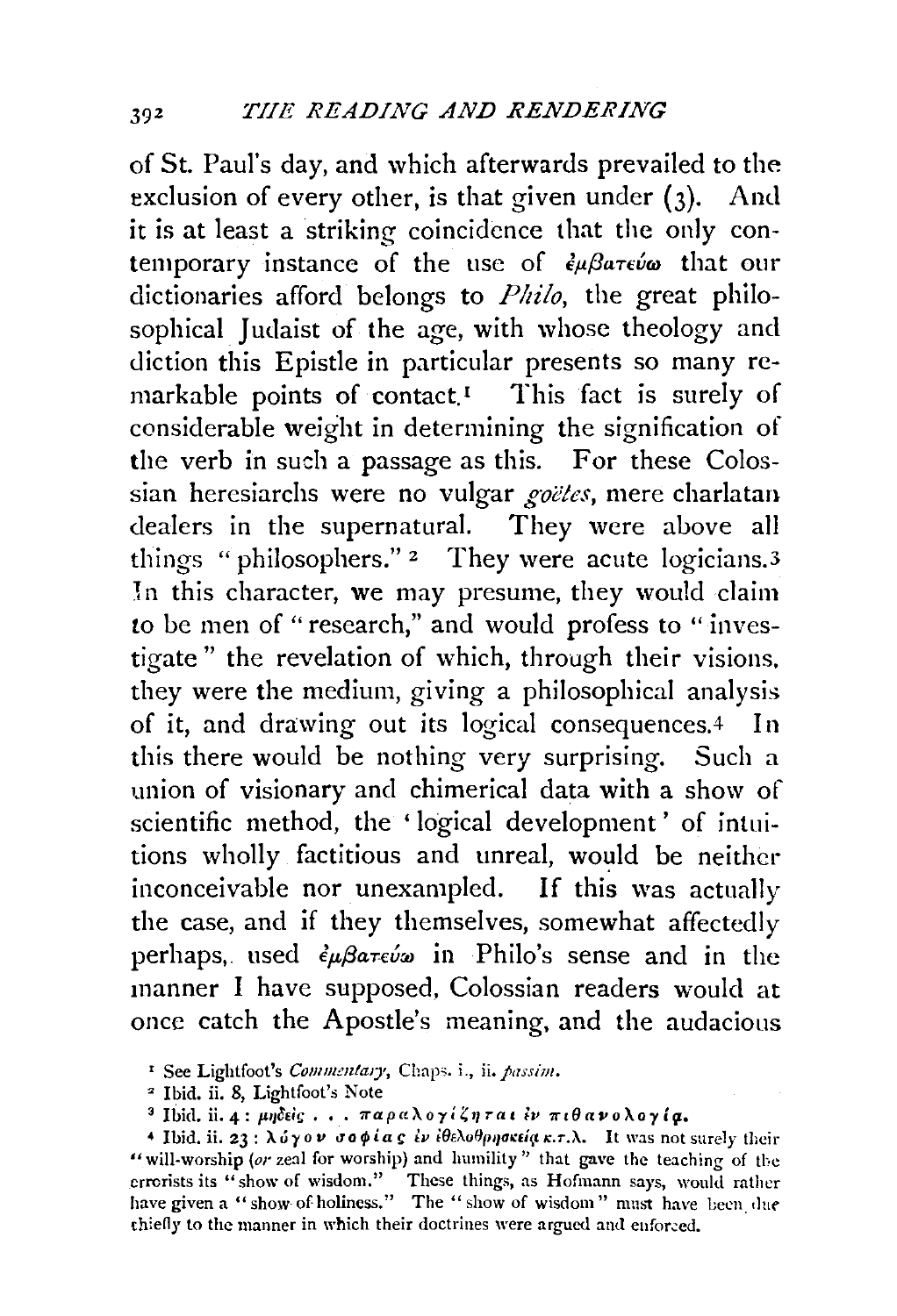and monstrous nature of the pretensions of the false teachers would be set in the strongest possible light. For it would appear that they not only alleged angelic visions in proof of their new doctrines, but even derived them in great part from this source; and regarded these private revelations as containing the most fun damental of all truths, the chief nysteries of Divine knowledge, and the matters most worthy of inquiry and investigation. The appended  $e^{ikn\hat{\eta}}$  serves forcibly to assert the *futility* of the whole proceeding,<sup>*r*</sup> and the crushing words which follow ( $\phi$ *us ιούμενος κ.τ.λ.*) reveal the spurious character and base origin of this highflown and pretentious theosophy.

It has already been intimated that Lightfoot's sug· gestion of a latent allusion in the words  $\hat{v}$ <sup>n</sup>  $\hat{v}$  vois to the language of the errorists, is quite in the same line with Meyer's explanation of  $\hat{a} \epsilon_{\omega\rho\alpha\kappa\epsilon\nu}$ . In fact, they sustain and vindicate each other. It is difficult on any other view than that given by Lightfoot to explain the phrase *vovs*  $\tau\hat{\eta}$ s *gapkos* as coming from St. Paul, when it is this very same *mind* (Nov<sup>3</sup>s) that, in its natural working, is represented as diametrically opposed to *the flesh*  in Romans vii. 22-25. The *mind of the flesh* (To  $\phi$ *povnµa*) in Romans viii. 6, 7 is quite another thing, and neither the *body of the flesh* in Verse 11 of this Chapter, nor any of the other parallel expressions adduced, <sup>2</sup> appear to justify this paradoxical phrase.

<sup>1</sup> *Eich* is required by *iμβuτεύων* on this view, while, as Hofmann rightly observes, it can add nothing to the force of φυσιούμενος. Origen attaches the adverb to lußarebwy, writing Einj ipßar.  $\kappa$ .  $\phi$ voloupevog in a reference to this passage quoted from him in Cramer's *Catena*, vol. iv., in Ep. ad Romanos, p. 69. Unfortunately he throws no light on the meaning of  $i\mu\beta$ arsiwv, unless his using the verb absolutely, without an object, should seem to be in favour of the last meaning above proposed.

For Pauline use of  $\epsilon l\omega \tilde{\eta}$ , comp. 1 Cor. xv. 2; Gal. iii. 4; where it is *uselessly*, not causelessly,  $\frac{1}{2}$  Eph. iv. 17; 2 Cor. xi. 3; 2 Tim. iii. 8; Rom, xii. 2. <sup>2</sup> Eph. iv. 17 ; 2 Cor. xi. 3; 2 Tim. iii. 8; Rom. xii. 2.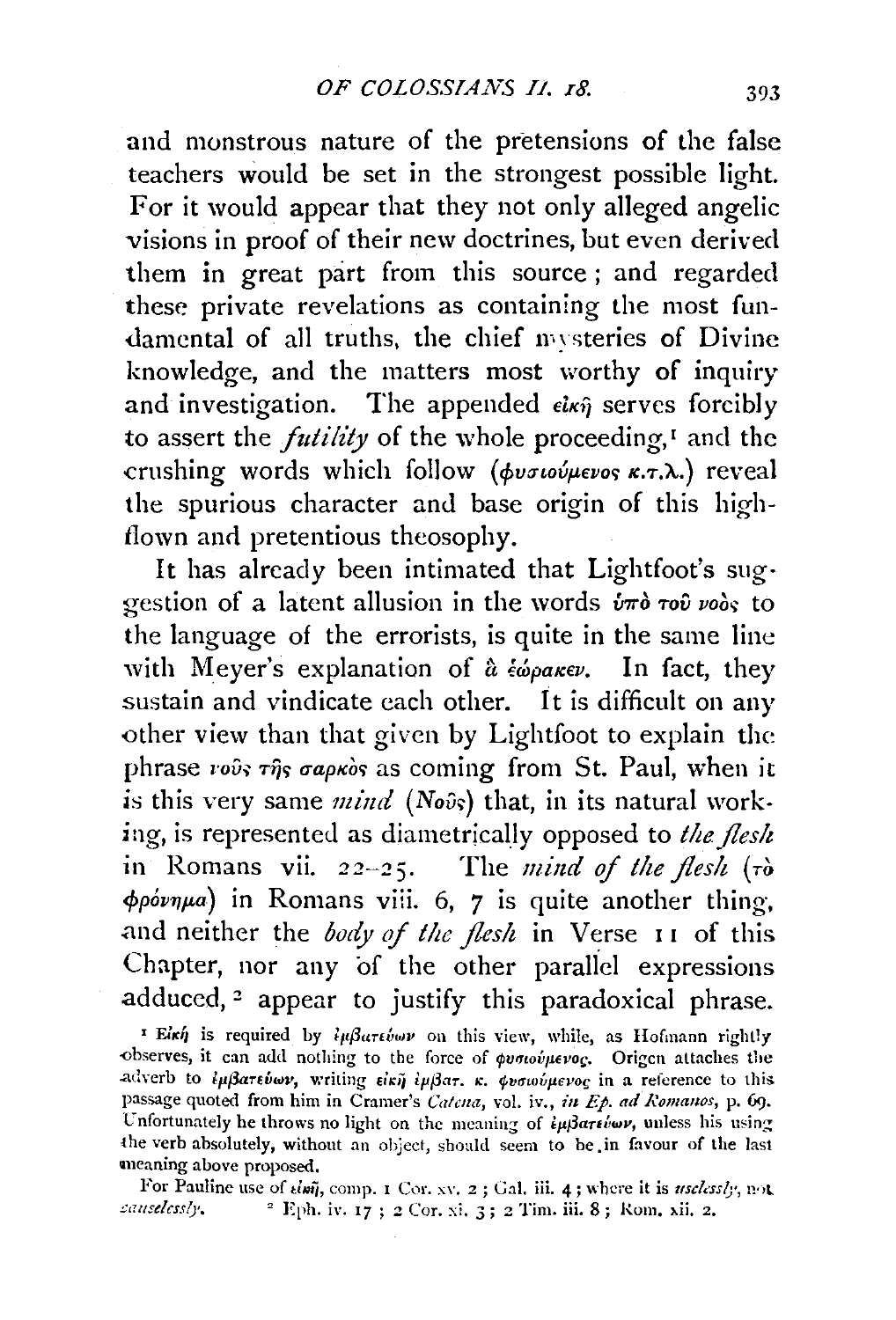But if these theosophists claimed to be men of Nous,<sup>1</sup> and to speak in the name of the heaven-born faculty of Reason how bold and how well-deserved a retort to brand their imposture as instigated by the Reason of the Flesh; that is to say, no Reason at all, but a mere simulaerum of it, the inspiration of a low and fleshly mind wearing its guise; or, at any rate, a Reason so perverted and fallen as to be fitly identified with its very opposite.<sup>2</sup>

And it is in  $\phi$ volovieros that we find the link uniting Mever's α εώρακεν and Lightfoot's ύπο τ. νοος τ. σαρκός, and making them parts of one continuous statement. This word, singularly enough, appears nowhere else in the New Testament, but in the First Epistle to the Corinthians, where St. Paul is dealing with a vain and false "knowledge," very similar in some of its aspects to that which threatened the Colossian Church. There the word is used to stigmatize intellectual pride and self-complacency; and is applied in one passage with a sharply antithetical force, and with the most biting irony, where he says, "We know that we all have knowledge: knowledge puffeth up, but love buildeth up."3 May we not conjecture a latent antithesis here?"

<sup>1</sup> So Aristophanes in the *Clouds*, 835, ridiculing Socrates and his school-

εύστομεϊ. και μηΐεν είπης φλαϊρον άνέρας δεξιούς  $k$ ai  $\nu$  o  $\tilde{\nu}$   $\nu$   $\tilde{\ell}$   $\chi$  o  $\nu$   $\tau$  a  $c$  ' (clever men and men of Reason!)

For the use of vove in Greek philosophy see Plato's Republic, vii. 21, Aristotle's-Posterior Analytics, ii. 19. It may be worth observing that it is only in this and the Ephesian Epistle that St. Paul uses the word čurvoia, so closely related to, and yet clearly distinguished from, rovs. In Eph. iv. 17, 18 the two words are brought together. For other apparent allusions to the language of the Colossian errorists. comp. Redemption in Chap. i. 14; Perfect, i. 28; Hidden, ii. 3; Philosophy, ii. 8: Iuluess; Thrones, Lordships, &c.; and see Lightfoot, pp. 99-10?.

<sup>2</sup> Lightfoot gives the striking parallel in Rev. ii. 24: rà  $\beta d\theta \epsilon a$ -rov  $\Sigma a \tau a \nu \tilde{a}$ ("the depths,"-yes, the depths of Satan).

<sup>3</sup> I Cor. viii. I; also iv. 6, 18, 19; v. 2; xiii. 4.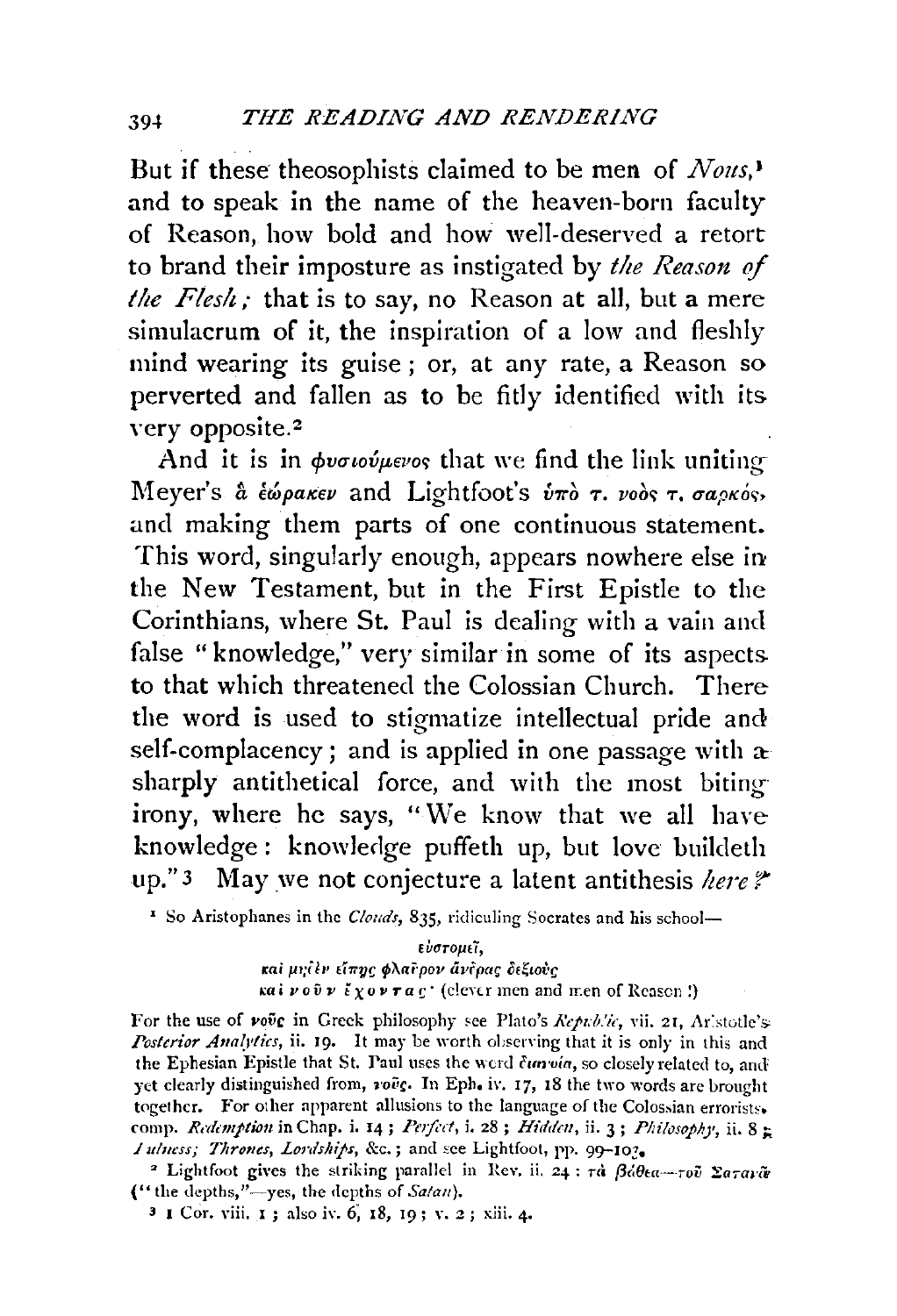May not the men whom the Apostle is denouncing have been accustomed to speak of being "exalted by Reason," "lifted into communion with heavenly Intelligences," and the like-

> "Borne on contemplation's wing, Where the angels praise their King"?

Such language would well comport with the halfmystic half-rationalistic character of their teaching, and with their lofty personal pretensions.<sup>1</sup> And if some phrases of this sort came to the Apostle's ears, φυσιού- $\mu \in V$  is the very word we can imagine he would seize with which to prick the gigantic bubble, to expose the windy conceit and turgid empty phraseology of this new would-be wisdom. "'Exalted' are they? say rather, *inflated*. 'Lifted up and borne high by heavenly Reason'! oh, no; merely *puffed up* and *swollen high* by the Reason of their Flesh, a Reason that is but the slave of their carnal nature, and draws its inspiration only from beneath." And  $\phi$ νσιούμενος κ. τ. λ. is attached, we may suppose, to  $\partial \mu \beta a \tau \partial \omega \nu$  rather than more directly to  $\hat{a}$  έώρακεν, because it was in the way these. impostors put forward their visions, and the style in which they talked of them, that their real nature betrayed itself.

The caustic word *puffed up* points us back irresistably to the earlier phrase, *delighting in humility*<sup>2</sup> ( $\theta \hat{\epsilon} \lambda \omega \nu$ ) έν ταπεινοφροσύνη), to which it gives the needed contradiction, as it furnishes the exposure of the huge pretence involved in *investigating what he hath seen*.

<sup>&</sup>lt;sup>1</sup> In support of this last remark, besides καταβραβενέτω in this Verse, see Verse-16, Let not any one judge you, &c.; and Verse 20, Why are you being dogmatizea (made subject to decrees)?

<sup>&</sup>lt;sup>2</sup> For so it seems best to render  $\theta \in \lambda \omega \nu \kappa$ ,  $\tau$ ,  $\lambda$ , with Bengel, Holmann, Lightfoot and others. See Lightfoot's note.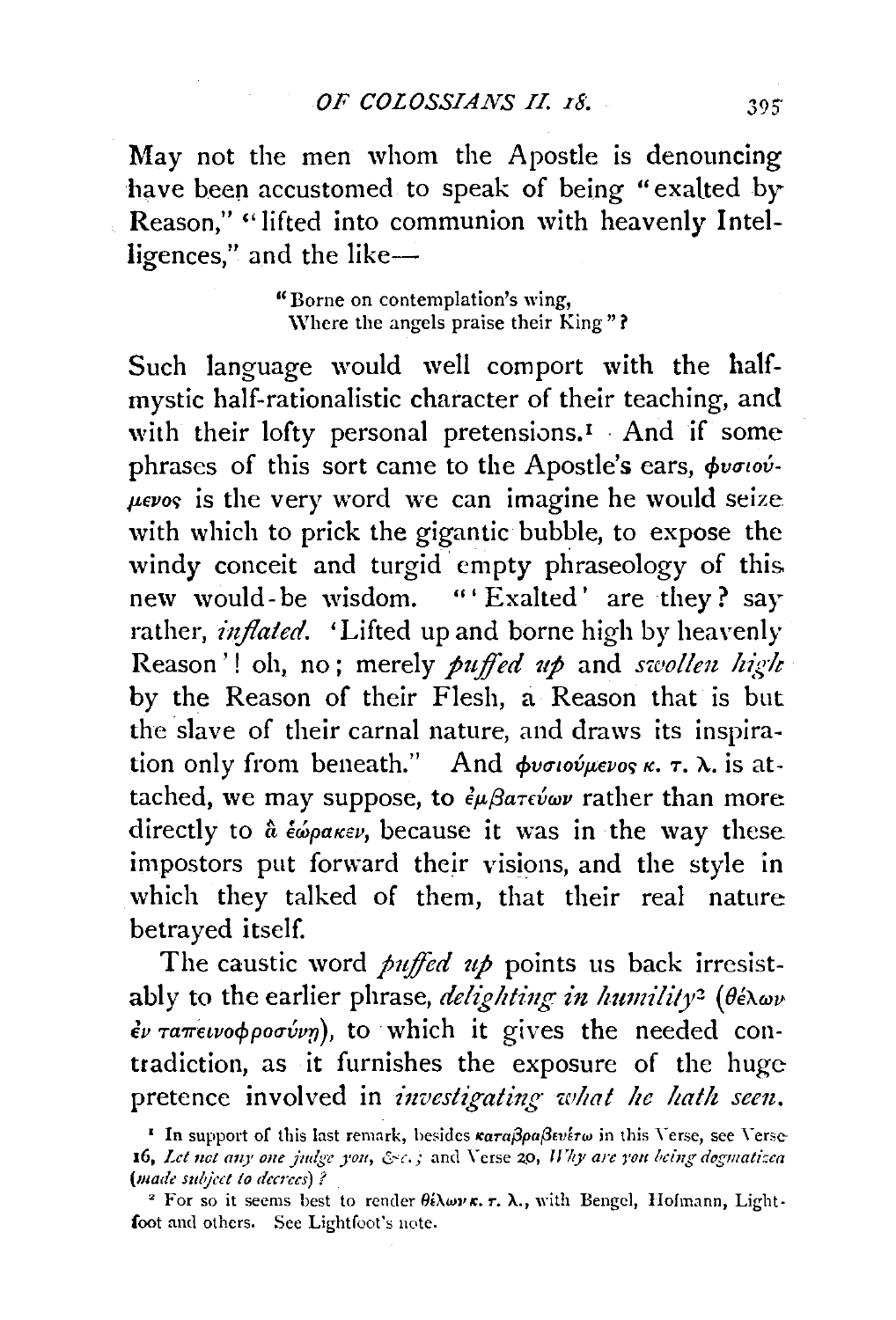It was in and along with *worshipping<sup>1</sup>* of the angels that their "humility" was shewn;<sup>2</sup> and as that was based on transcendental visions and philosophic reasoning as false and futile as they were imposing and magniloquent, this humility proved to be but the thin disguise of an insufferable pride.

We reach at last καταβραβενέτω, the imperative on which the whole sentence hangs. And here we find St. Paul already striking into the singular vein of blended quotation and comment, which appears to run through the whole Verse. For this verb-another New Testament *Hapax legomenon*, by the way-does not mean simply *to defraud of the prize*, but to do so in the capacity of *judge;* 3 and it is moreover in the present tense: Let no one be (wrongfully) adjudging the *prise against* (i.e., *away from*) you -so we might translate. Now this surely the false teacher must be supposed to *claim* to do.<sup>4</sup> It is not at all a thing which he actually could do. It was not that by leading the Colossian believers astray from. Christ he would cause them to fail in the race, and so eventually to miss the prize; but he was pronouncing a judgment which virtually took their prize away already. So that in the first word of this warning the Apostle declares the great interests at stake, and the practical issue of the

<sup>1</sup> It is important to notice that θρησκεία is *worship as matter of ritual and external* for m. It was not therefore *angel-worship* simply that the errorists were zealous for, so much as a certain system of *rites of angel-worship*. This is in harmony with their devotion to ceremonialism as seen in Verse 16. Compare James i. 26, 27, and Acts xxvi, 5. The only other instance of this word in the New Testament is in Verse 23, where it is compounded with *iθέλω* in *iθελοθρησκεία*.

<sup>2</sup> For the connection between *humility* and *angel-worship*, see the citations in Alford and Wordworth's notes in loc.

3 On this word sec Meyer's elaborate note.

 $4$  So *karafipafievérw* in Verse 18 is precisely parallel to *kptvérw* (let no one *judge*) in \'crsc- 16.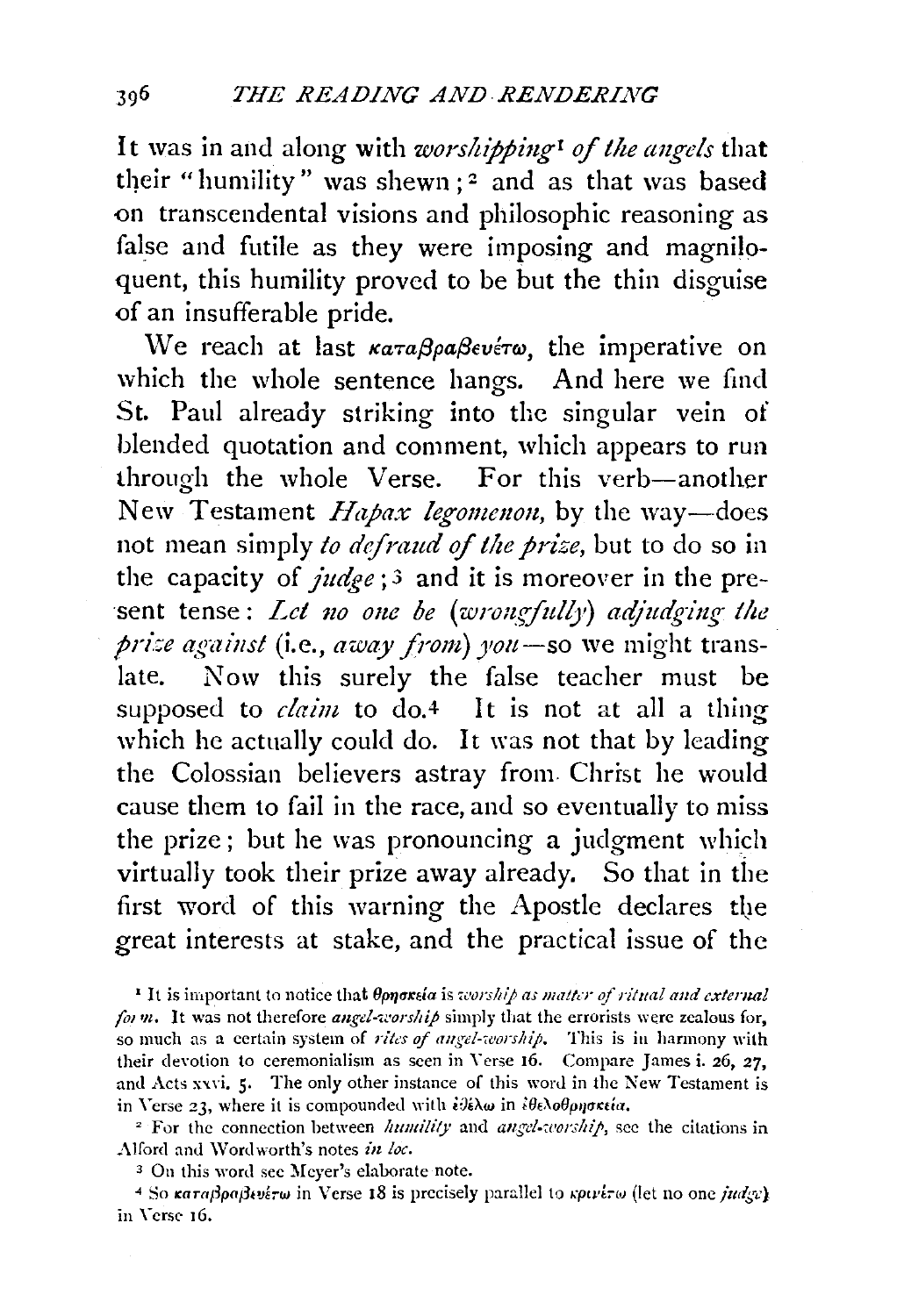claims of these new teachers, *as they themselves in effect presented them.* "They are setting up as judges of the great race in which you are running," he seems to say: "and they dare to snatch away from you the prize you were already winning,<sup> $I$ </sup> to rob you of  $\ell$  the hope laid up. for you in heaven,' of which 'your faith in Christ and love to all the saints' were a sure pledge and warrant."<sup>2</sup> And this was in truth the case, if they insisted upon another "redemption,"3 and taught a new way to "perfection," 4 through ceremonial rites and ascetic rules, and by the knowledge of "hidden mysteries" 5 concerning the angels and other matters of high import, which were in their keeping. Thus at one stroke they took away the great Christian "hope" from all except their own initiates, and made it attainable only by a secret society of the separated and intellectual few.<sup>6</sup>

In this Verse, therefore, the Apostle judges the Colossian heresy, so to speak, out of its own mouth. In the next he brings it "before the judgment-seat of Christ," and charges it, in virtue of that "worshipping of angels," which was its central point and 'the head and front of its offending,' with high treason against HIM, the Head and Lord of both worlds, preeminent. alike in creation and redemption,7 to whom the very angels set up against Him might have taught their· worshippers to pay all honour and allegiance.<sup>8</sup> Thesequel of Verse 19 goes on to intimate that disloyalty to Him is destruction to his Church, for He alone is. the basis of its unity and the source of all its growth.

<sup>&</sup>lt;sup>1</sup> For the *tome* of the warning, compare Gal. iii. 3, v. 2-5, perhaps also iv. 17, <sup>2</sup> Col. i. 3-5; compare 2 Thess. i. 3-5.  $3$  Ibid. i. 14.  $4$  Ibid. i. 28.

<sup>&</sup>lt;sup>5</sup> Ibid ii. 2, 3 (Lightfoot). <sup>6</sup> Chap. i. 28. See Lightfoot on  $\pi\acute{a}$ **rra**  $\acute{a}$ **v** $\theta$ *p* $\omega\pi$ *ov*. 7 Ibid. i. IS-18; ii. 6, 8-IO.

<sup>&</sup>lt;sup>8</sup> Ibid. ii.  $15$ : see THE EXPOSITOR, vol. x. pp. 420, 421. Compare also Heb. i. 6: Rev. xix. 10.